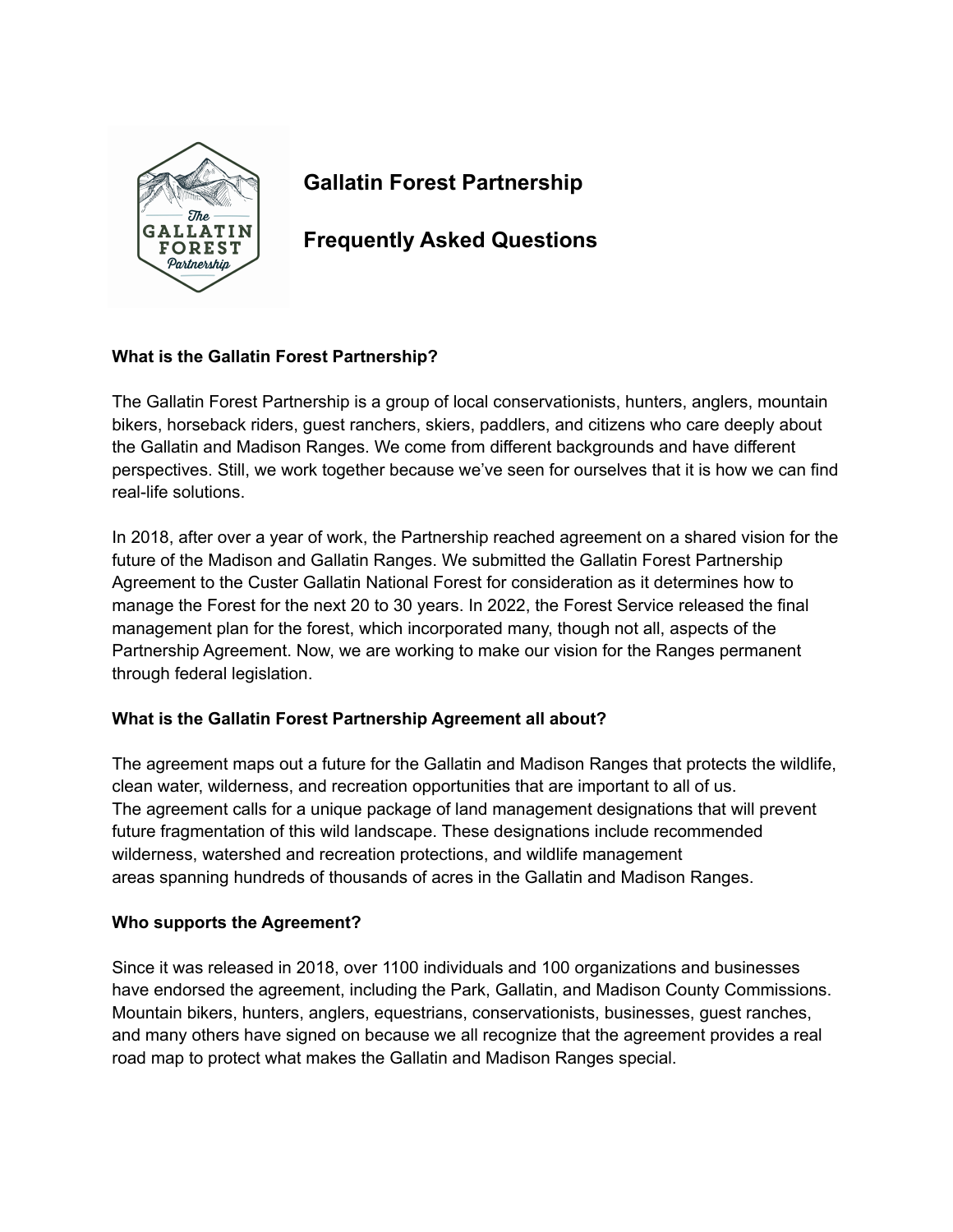#### **Why weren't other groups a part of the agreement?**

It wasn't possible to get every single person or organization with a stake in the Gallatin and Madison Ranges at the table to develop the agreement, but we worked hard to make sure all perspectives were considered. All Partnership members took collaboration seriously - we committed to listening to and understanding each other, even if we didn't see eye to eye, and we respected each other's perspectives and input. Willingness to engage in real, constructive dialogue was key to the agreement's success.

We also asked the Forest Service to consider the agreement as it develops a new forest management plan. This gave everyone a chance to weigh in on the agreement during the Forest Service's public comment periods during the forest planning process.

## **Why didn't you include more wilderness/less wilderness/more access/less access/more wildlife/less wildlife etc.?**

Here's what we know: if we want the Forest Service or Congress to act on something, it has to be inclusive and reflect the interests of all who have a stake in the Madison and Gallatin Ranges. If we, or anyone else, present a one-sided plan, it is unlikely to be enacted, and these ranges will continue to lack permanent protection.

#### **So, what's a forest plan?**

The Custer Gallatin Land Management Plan – often called the Forest Plan - will guide how the forest, including the Gallatin Range and most of the Madison Range, is managed for decades.

Every national forest has a management plan, which guides everything from recreation decisions to timber harvests. A plan can recommend new wilderness, identify eligible wild and scenic rivers, set the stage for future plans that govern where motorized and mechanized travel is allowed, and much more. The Forest Service can recommend wilderness, wild and scenic rivers, and other protections, but it's up to Congress to make these recommendations official and permanent through legislation.

Forest plans are supposed to be revised every 15 to 20 years, but the last Forest Plan for the Custer Gallatin was more than 30 years old. At the beginning of 2022, the Custer Gallatin finalized the latest forest plan, which is especially timely given that urban growth, new recreation technologies, and climate change are putting more and more pressure on the forest.

The new plan aligns with many, though not all, aspects of the Gallatin Forest Partnership Agreement. The plan recommends over 110,000 acres of new wilderness designation, including along the Gallatin Crest. This is the first time the Forest Service has ever recommended wilderness in the Gallatin Range. The plan also establishes backcountry areas in Porcupine Buffalo Horn, South Cottonwood, and West Pine. This designation allows existing recreation to continue but limits trail and road-building activities, commercial logging, and other industrial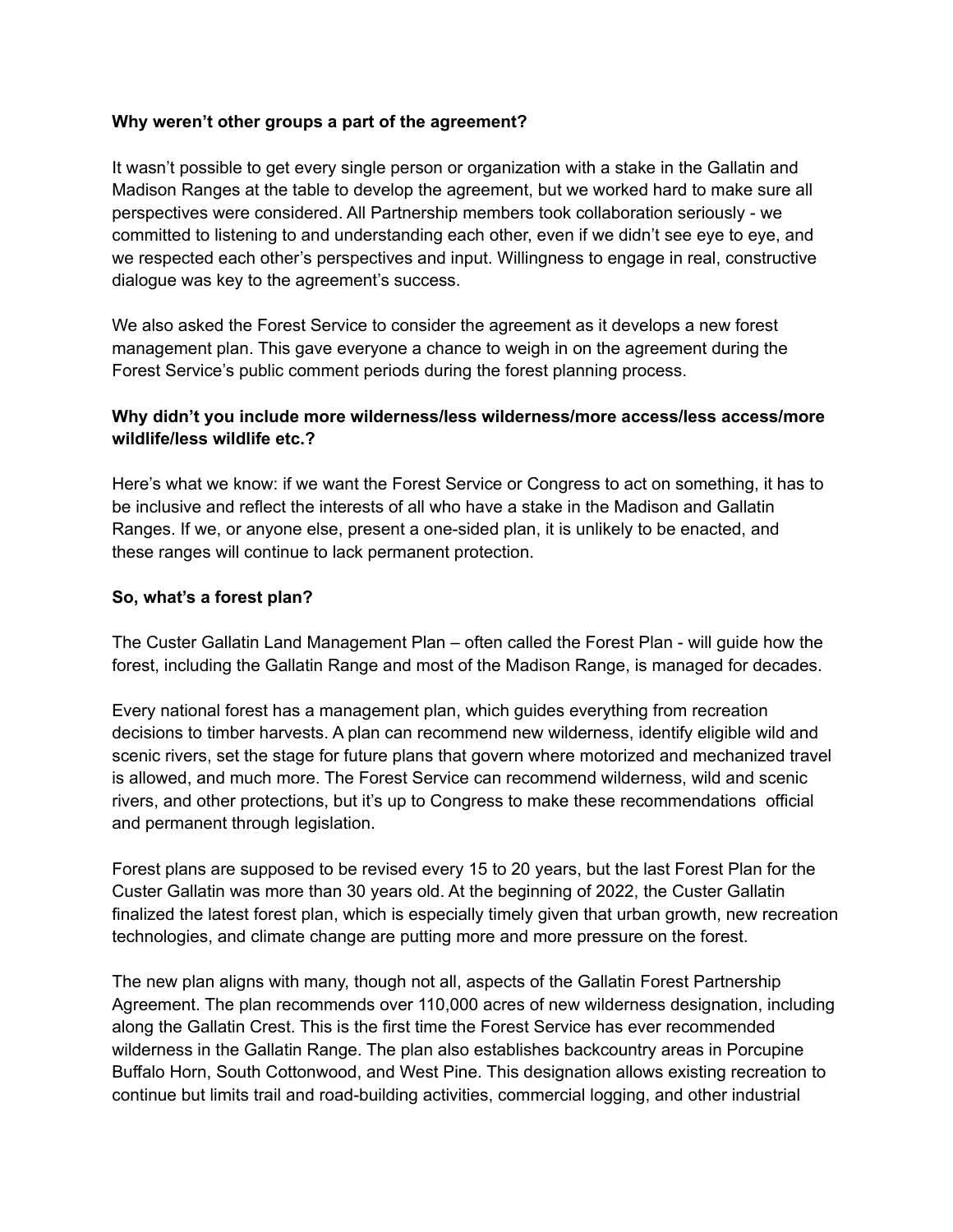development. We recognize that the Forest Service must start this planning process all over again in 15 years, and that's why the new forest plan is not the end of the road. The Gallatin Forest Partnership's proposal would expand on the protections in the forest plan and provide permanent designations for the area through legislation.

## **How much wilderness does the agreement protect?**

The Gallatin Range has needed permanent wilderness protection for decades. Back in 1977, Congress set aside the Hyalite Porcupine Buffalo Horn Wilderness Study Area for consideration for Wilderness designation, but that's as far as we've gotten. The previous 1987 Gallatin Forest Plan didn't recommend any part of the wilderness study area for Wilderness designation. The new 2022 forest plan recommends over 92,000 acres of wilderness in the Gallatin Range and over 17,000 acres in the Madison Range.

#### **What new Wilderness does the Gallatin Forest Partnership agreement recommend?**

The agreement proposes more than 124,000 acres of new designated Wilderness from the core of the Gallatin Range to the beloved "Cowboy Heaven" in the northern Madison Range.

# **● New Gallatin Wilderness (102,005 acres)**

This proposed Wilderness includes the core of the Hyalite Porcupine Buffalo Horn Wilderness Study Area. It will run from Hyalite Lake south to the boundary of Yellowstone National Park and include the Sawtooth Inventoried Roadless Area, which borders the park adjacent to Tom Miner Basin. This is nearly 40,000 acres larger than the area proposed for Wilderness designation in 1988. That proposal passed both chambers of Congress before being vetoed by President Reagan.

# **● Additions to the Lee Metcalf Wilderness (22,066 acres)**

One of these proposed additions would connect the Spanish Peaks and Bear Trap Canyon units of the Lee Metcalf Wilderness in the area known as Cowboy Heaven. It is adjacent to the Beaverhead-Deerlodge National Forest's Recommended Wilderness directly to the west and would exclude the #405 trail and the #401 trail to its junction with the #405, leaving a popular mountain biking route intact. The agreement also recommends a second addition to the southern end of the Taylor Hilgard unit of the Lee Metcalf Wilderness, which has steep terrain and no trails.

#### **Why doesn't the Forest Service just designate more Wilderness?**

Only Congress can designate new Wilderness. The Forest Service can recommend that Congress designate areas as Wilderness, which would make it much more likely that Congress would do so. Similarly, the Forest Service is more likely to recommend an area for Wilderness designation if it's clear that there's broad local support for doing so. That's why the broadly supported Gallatin Forest Partnership agreement is our best chance to designate new Wilderness.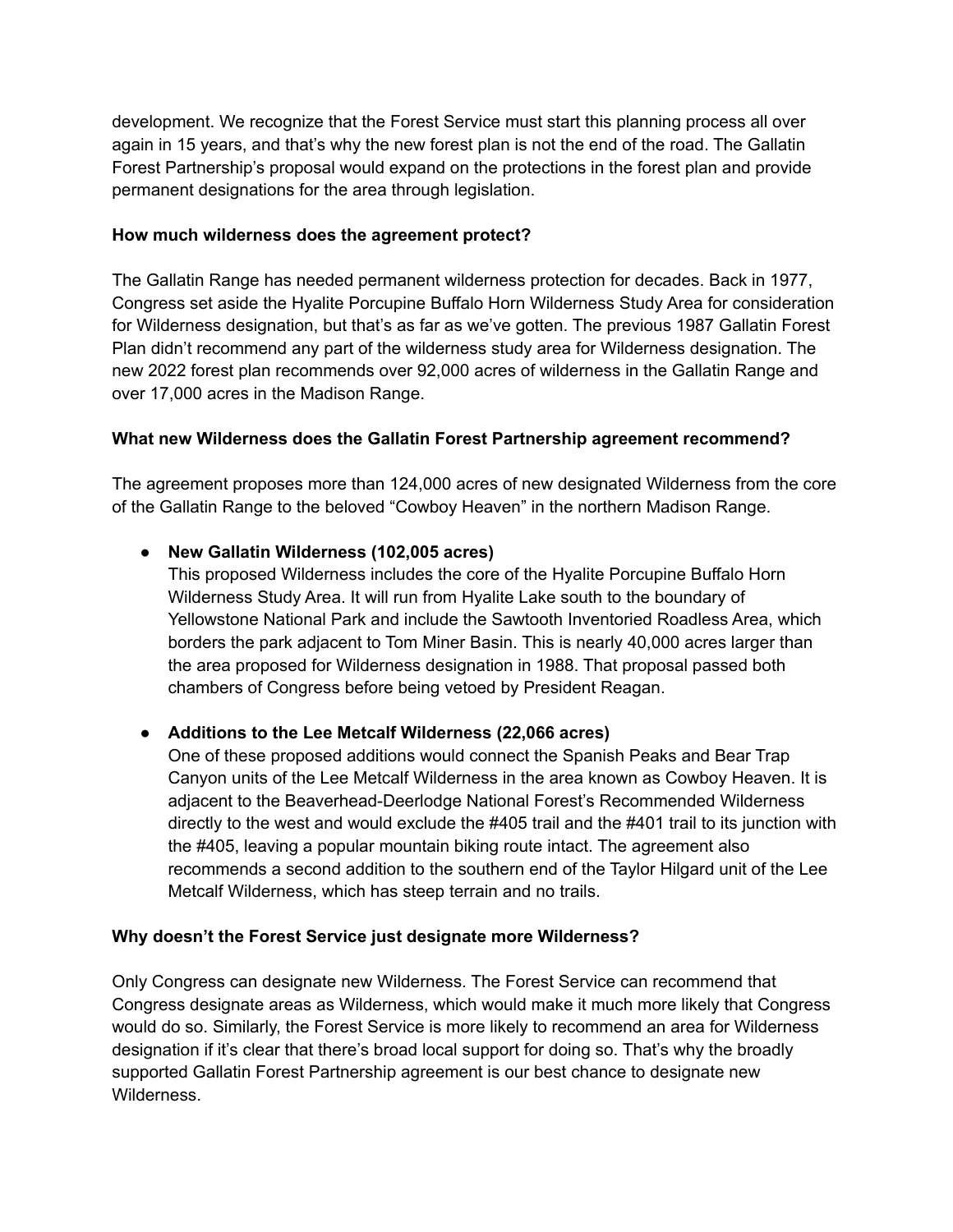## **What other land designations does the agreement include?**

The agreement would add approximately 250,000 acres of conservation designations in the Gallatin and Madison Ranges.

- **124,000 acres would be recommended as Wildernes**s to protect the core of the Gallatin Range and connect isolated units of the Lee Metcalf Wilderness.
- **● 70,000 acres would be designated as a Watershed Protection and Recreation Area** in Hyalite Canyon and the Bozeman Creek and South Cottonwood drainages. This designation would give the Forest Service more resources to manage the unique recreation pressures in these places, which are significantly higher here than elsewhere in the range. This designation also provides the Forest Service the ability to reduce the risk of wildfire in Bozeman's municipal watershed.
- **● 25,000 acres would be designated as the West Pine Wildlife and Recreation Management Area.** This designation would protect the area on the northeast end of the Gallatin Range from commercial logging, mineral development, and road building. Mountain bikes would be allowed on all system trails within the West Pine area, and we support a new trail to connect West Pine with the Hyalite/Bear Canyon trail system.
- **● 31,000 acres would be designated as the Porcupine Buffalo Horn Wildlife and Recreation Management Area**. Currently, some trails in this area on the southern end of the Gallatin Range are open to dirt bikes and mountain bikes at different times of year. Part of the area is also open to snowmobile travel. The agreement preserves these recreational opportunities. It also supports existing seasonal closures and recommends applying them to all recreational uses to protect wildlife. Finally, the agreement calls on the Forest Service to analyze human travel on all trails within the Porcupine Buffalo Horn area, designate additional system trails as necessary, and stop new user-created trails.

#### **How will the agreement affect wildlife?**

Wildlife health has been central to the Gallatin Forest Partnership agreement since day one. Animals' ability to move between healthy habitats is essential, and the agreement takes major strides toward ensuring habitat protection and connectivity across the Greater Yellowstone Ecosystem and the rest of the Northern Rockies.

Across all designations, the agreement protects the landscape from development, commercial logging, trail and road building, and oil and gas leasing. This will ensure no further landscape fragmentation and preserve intact habitat and connectivity for wildlife. The agreement safeguards a range of elevational habitats that are important now and will be even more critical in the future as species have to shift their ranges in response to climate change.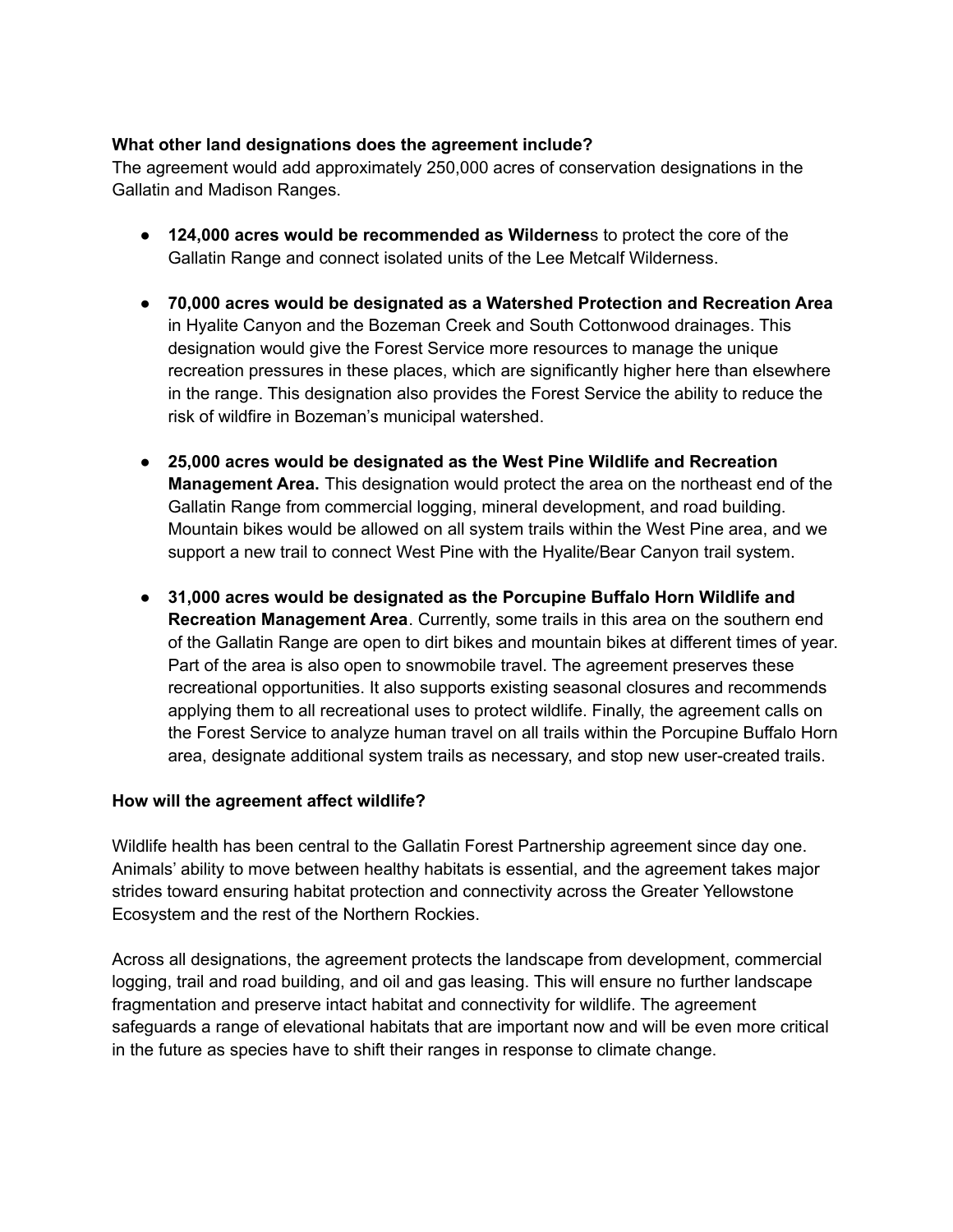Furthermore, all partners are willing to put recreation interests aside if scientific monitoring shows that doing so is necessary to protect wildlife. The agreement calls on the Forest Service to establish baseline data on recreational use and wildlife presence and movement patterns. It also calls for ongoing monitoring to ensure recreational use is not negatively impacting wildlife. With this knowledge, we can better understand and mitigate human impacts throughout the landscape, no matter the land designation.

## **What about recreation? Will my access be affected? Will you be expanding use?**

The agreement maintains all popular existing access. We do, however, recognize that recreation in the Gallatin and Madison Ranges is skyrocketing, and we need to take that seriously.

We know that wildlife is adversely affected by development, so the agreement recommends freezing the recreation footprint to stop roads and trails from becoming denser. In the Wilderness Study Area, the agreement prohibits new trail or road construction with the exception of one short trail segment already approved by the Forest Service. We want to maintain existing recreation access while making sure that our wild backcountry stays wild. We also support concentrating recreation development in popular front country areas like Hyalite, outside of the WSA, where recreation resources are needed most. For the Porcupine Buffalo Horn Wildlife and Recreation Area and the lower Hyalite Watershed Protection and Recreation Area, where existing motorized recreation exists, the Partnership Agreement would not allow any expansion of motorized use.

# **Does the Gallatin Forest Partnership promote logging and road construction in the Gallatin Crest or the Porcupine/Buffalo Horn drainages?**

No, it does not, and any claims that it does are false. The Partnership agreement **does not allow** the construction of permanent *or* temporary roads anywhere in the Wilderness Study Area. Additionally, the Partnership recommends focusing on active vegetation and fire management outside of designated areas and in the wildland-urban interface to reduce the risk posed by high severity fires and restore more resilient conditions to forested habitats.

**No timber harvest of any kind** is allowed in the proposed Gallatin Range Wilderness, Porcupine Buffalo Horn Wildlife and Recreation Management Area, and the upper reaches of the Hyalite Watershed Protection and Recreation Area within the boundaries of the Wilderness Study Area.

In Hyalite, active vegetation management can occur **outside of the Wilderness Study Area and inventoried roadless areas** to address watershed health and wildfire hazards. Prescribed fire can be used for active vegetation management within the Wilderness Study Area and inventoried roadless areas.